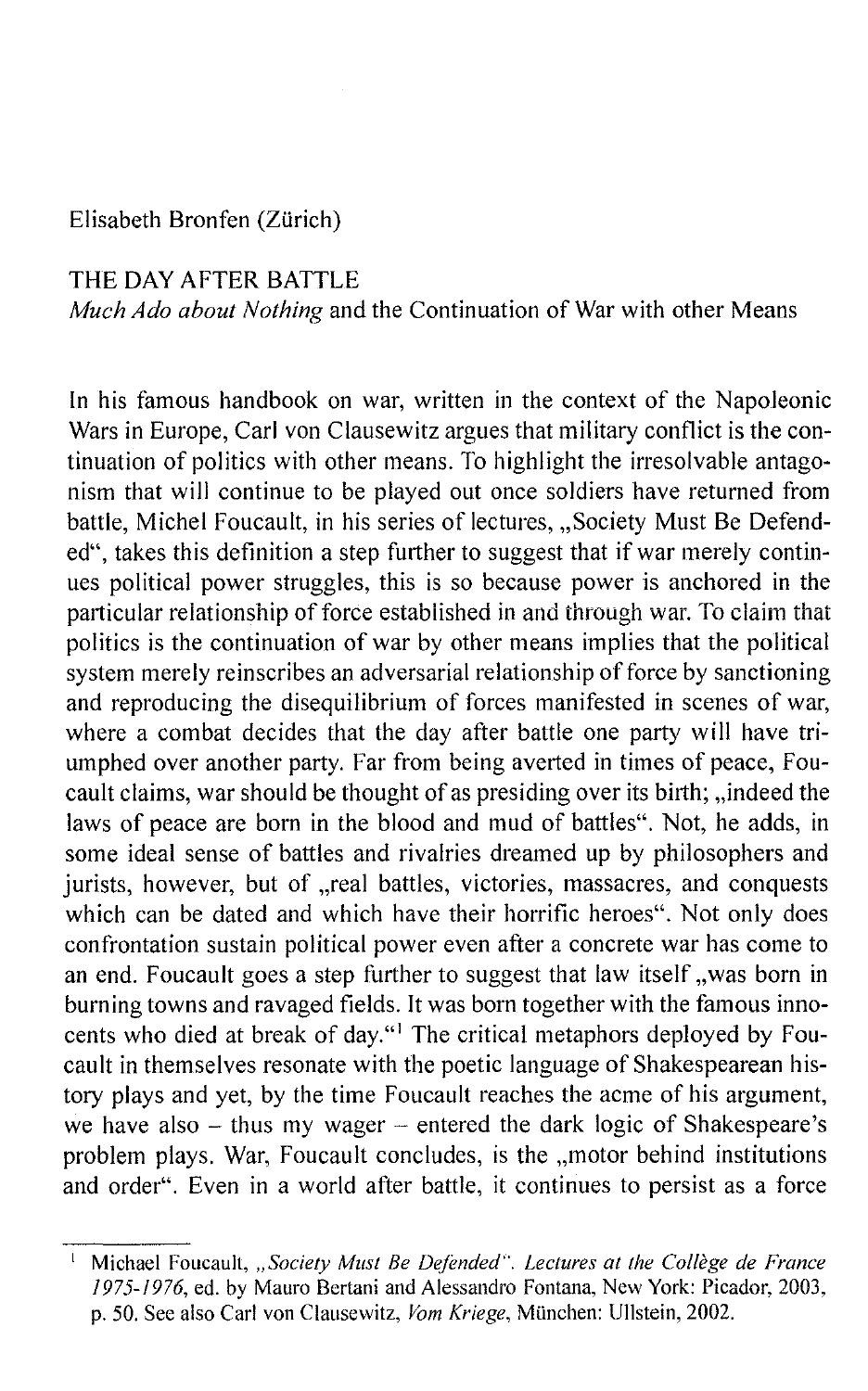beneath peace, because "peace itself is a coded war [...] a battle front runs through the whole of society, continuously and permanently, and it is this battlefront that puts us all on one side or the other". There is no such thing as a neutral subject, he adds, because in our social relations , we are all inevitably someone's adversary".<sup>2</sup>

Using Foucault's provocative claim as its point of depatture, this essay will unfold a reading of *Much Ado about Nothing* aimed at exploring the way war spills into peace time in the shape of three intrigues which, by structuring the social world of Messina, render visible that in this world after battle, the very articulation of subjectivity is necessarily imbued with military logic. The adversarial nature of self-articulation most obviously comes to the fore in the gender battle between Beatrice and Benedick, foregrounded by scholars and directors alike. From the start, their verbal sparring matches suggest, as Thomas J. Scheff puts it, a sombre "parallel between warfare and romance".3 The conceptual residues of war haunting peace-time Messina are, however, equally discernable in the continuation ofa war between brothers, a civil war brought home, in which Claudio's slandered bride takes on the role of collateral. As John Drakakis notes, "it is no accident that the play begins with a military victory in which Don John was an adversary - if not *the* adversary – and it ends in a similar fashion".<sup>4</sup> Marriage, as the necessary social institution about which so much ado is made in this problem play, emerges as the "domestic bulwark in the fight against ,evil" waged over issues of male honour and female chastity. In this internal, domestic battle between the sexes, the "undone body of the Hero", he argues, thus becomes

<sup>&</sup>lt;sup>2</sup> Foucault, "Society Must Be Defended" (see note 1), p. 51.

<sup>&</sup>lt;sup>3</sup> In "Gender Wars: Emotions in *Much Ado about Nothing"* (in: *Sociological Perspectives 36/1993,* p. 149-166), Thomas Scheff makes a point I will discuss at length further on, namely that in the tirst lines she speaks. Beatrice not only invokes a language of war to describe her feelings for Benedick, but that as the two lovers converse. the dialogue ,, moves, without transition, from the warfare between men to the warfare between men and women" (p. 152). See also Marjorie Garber's discussion of the play in *Shakespeare After All* (New York: Pantheon Books, 2004): she sees their urbane battle of wit as the forerunner of both the Restoration stage comedy and the sophisticated Hollywood comedies of the 30s and 40s.

<sup>4</sup> In his book, *Shakespeare* s' *Theatre of War* (Aldershot: Ashgate. 1998), Nick de Somogyi explains the frequency with which military affairs appear in the Shakespeare canon by recalling that the sustained English involvement in European theatres of war was a vivid memory at the time these plays were written and performed, much as a continuation of the war with Philip II. of Spain remained an immanent threat. This "currency of war among the audiences and players of London between 1585 and 1604", he notes, is confirmed not only in the Tragical Histories. Rather the way war casts its shadow is also "reflected in the military societies" in which Comedies such as *Much Ado About Nothing and All's Well That Ends Well are set (p. 6f.).*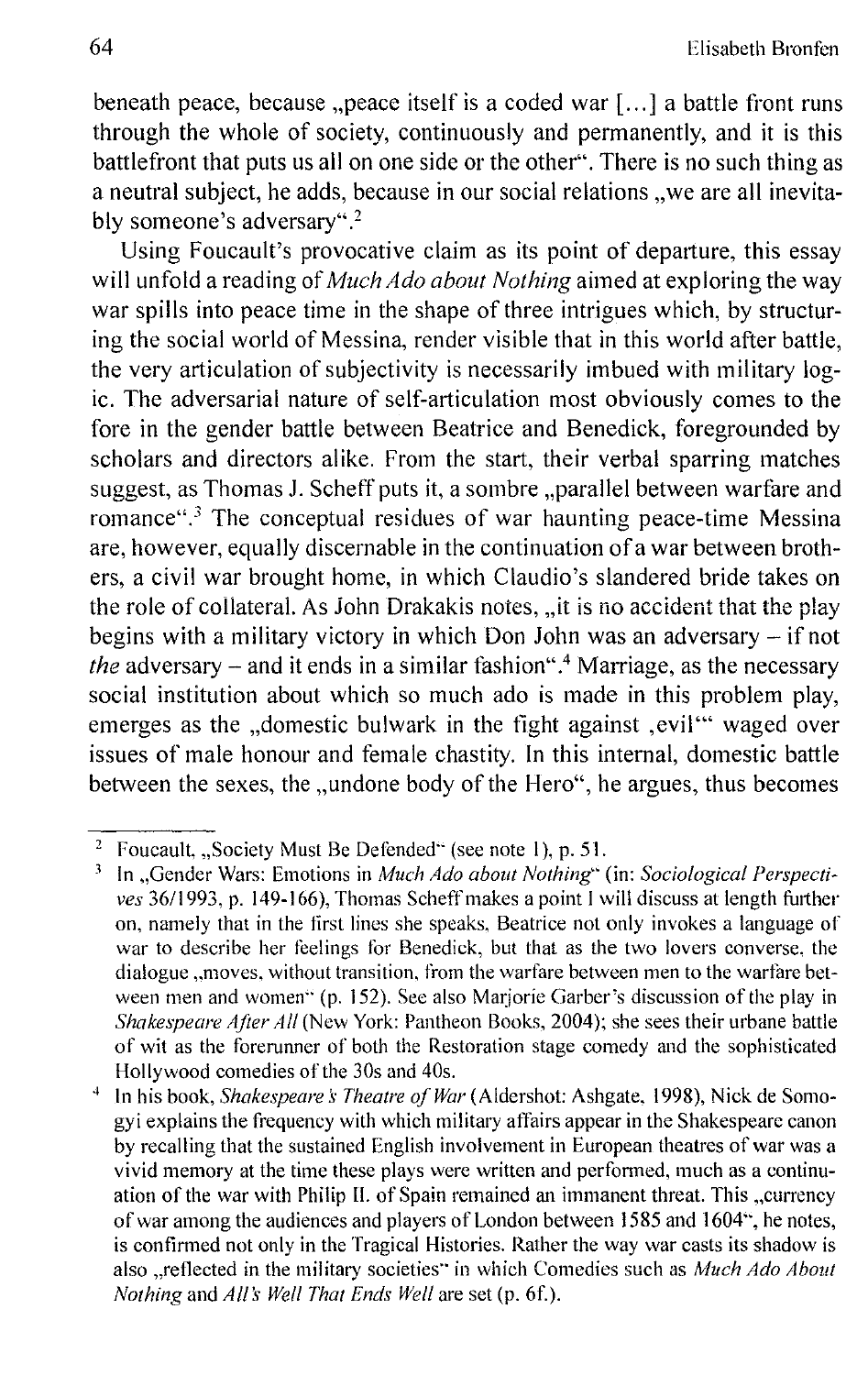..a plural text upon whose surface is inscribed a range of competing meanings that jostle for supremacy". 5

**[n** addition to these two intrigues, set up in the first act of the play - one staged by Claudio to get Benedick and Beatrice to commit themselves in marriage, the other staged by Don John to prevent a marriage between Claudio and Hero - the after-effects of war are also inscribed in the benign deception Friar Francis proposes at the terrible turning-point of Act 4; albeit as a strategy of redemption, whose purpose is to counter the pervasive military logic structuring the home front of Shakespeare's Messina. Finally, the notion proposed by Foucault of a continuous and permanent war written into the very fabric of peace, has, in Dogberry, the ambitious constable in charge of the watch, a figure who takes the battle of words to a different level. Exploiting the fact that, though semantically unrelated, ,sword' visually contains, word', I want to argue that Dogberry engages in what might best be called a personal war against language; allowing me to pun on the notion of sword fighting as the adversarial subject's privileged mode of self-articulation in language. Dogberry's military logic in peace emerges not as a mode of fighting in which one uses words as one's sword, but rather as a conflicted mode of self-expression in which words are used against themselves. Positioned as the anamorphotic inversion of the aristocratic battle of wit Beatrice and Benedick espouse, Dogberry's language terrorism obliquely *mirrors* but as such also *reflects on* the battle with swords regarding a domestic war which comes to be only barely contained on this home front. As such, his war against words emerges as an equally poignant counter stance to the aristocratic lovers' displacement of warfare into the arena of romance, even while his adversarial gesture, as I will argue in more detail below, undermines the very fabric of the play, attacking (but also enriching) the medium of poetic expression itself

My intuition to read *Much Ado about Nothing* in relation to the way war spills into a world of peace-time civility the day after a battle has been won and soldiers have returned home (perhaps only on furlough), comes from knowing that Shakespeare would return to the subject of murderous jealousy on the part of a valiant war hero, offering in his tragedy *Othello,* as Stephen Greenblatt puts it, a "ruthlessly disillusioned version of the same story".<sup>6</sup> Seminal for my discussion of the continuation of war in peace is how, in this

<sup>5</sup> John Drakakis, "Trust and transgression. The discursive practices of *Much Ado about Nothing",* in: Richard Machin/Christopher Norris (ed.), *Post-structuralist readings of English poetry,* Cambridge: Cambridge University Press, 1987, p. 59-84, at p. 74 and 76.

<sup>&</sup>lt;sup>6</sup> See Stephen Greenblatt's introduction to the play in *The Norton Shakespeare*, edited by himself along with Walter Cohen, Jean E. Howard. and Katharine Eisaman Maus based on the Oxford Edition, New York: Norton, 1997, p. 1381-1387, at p. 1387.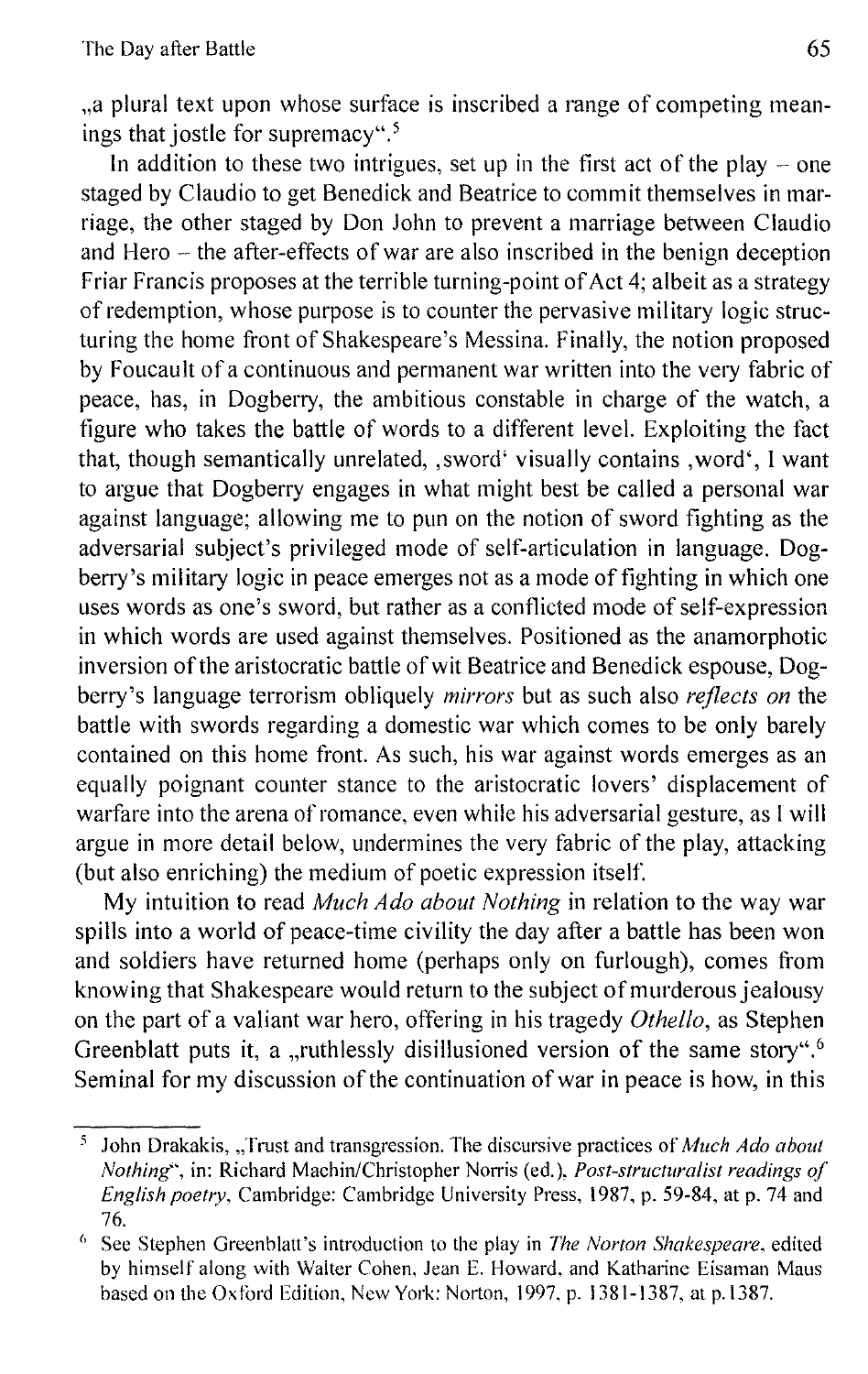later tragedy, in the absence of a clearly demarcated external enemy (the Turkish forces have been vanquished), woman, embodying a dangerous alterity at home, readily transforms into an internal enemy who must be destroyed. In the tragic version of the story, the heroine is killed not in the name of national security but in the name of radical love. To Lodovico, the emissary from Venice, who will report his terrible deed back home, Othello explains: "then must you speak/Of one that loved not wisely but too well" *(Othello* 5.2.352-3). Given our knowledge that Shakespeare would later come to compose this desperate version of a man, tricked into believing in the sexual faithlessness of his beloved, the question haunting my own reading of the dark comedy addresses the status of the resolution Shakespeare opts for in the earlier text. Apodictically put, why can tragedy be averted in *Much Ado about Nothing,* and why can this not be the case in the later play *Othello*? In other words, what does it take to avert the tragic impulse?

At the same time, I suggest that a second example of Shakespeare, returning to a more ruthless, disillusioned version of the same story links Don John's attempt at instigating a domestic war to *Henry v.,* brought to the stage one year later, given the pains the history play takes to extinguish all internal enmity before war can effectively be waged. The military force which King Henry V. will ultimately lead into victory at Agincourt emerges as unified not least of all because two sources of internal difference have been removed from the stage. On the one hand, the noble conspirators have been discovered and punished, while, on the other hand, Falstaff, Prince Hal's former companion in feasting and whoring, whose carnevalesque deportment stands in opposition to any valorous notion of warfare, has died. The band of brothers whom the warrior King declares shall be remembered for their selfless battle on Saint Crispin's day, are the happy few who have cast off all internal differences, including uncertainty about whether this is a battle worth fighting for. Yet the final act of the play, in fact, invokes the reversal of this perfect unity, forewarning that battle would erupt again on the homeland, once the external enemy, who produced the integrity of this fighting body, has been vanquished. With the final words of the play, the Chorus reminds us that peace would be kept but for a small time, succeeded as the victorious King was by his infant son, Henry the Sixth, "Whose state so many had the managing/That they lost France and made his England bleed" *(King Henry V,* Epilogue 11-12). To recall Foucault's proposition, a successful military campaign simply puts on hold for the time of this state of exception the persistent and permanent war rumbling beneath the surface of peacetime politics.<sup>7</sup>

 $7$  Since the 20th century, cinema has emerged as the most resourceful and most resilient site for a negotiation of the way war spills over into peace. Stories about men, coming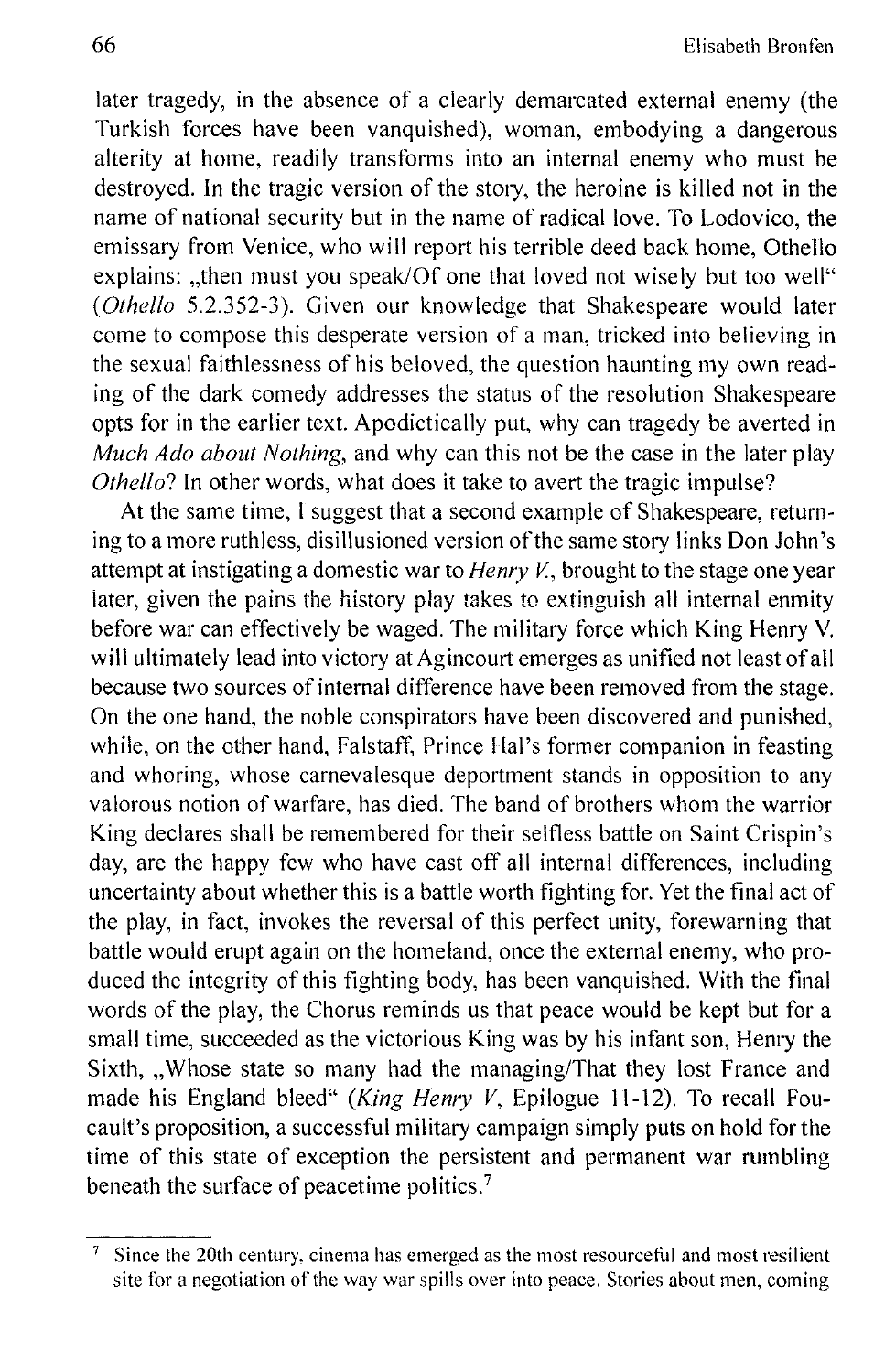How, then, does the continuation of war with other means unfold in Shakespeare's dark comedy. The opening scene of *Much Ado about Nothing*  immediately raises questions pertaining to the way strategies of re-masculinization are at play, serving to uncover the military logic subtending this period of interim between battles. ..How many gentlemen have you lost in this action?"  $(1.1.5-6)^8$  Leonato asks the messenger, only to be told that the victory is "twice itself when the achiever brings home full numbers".  $(1.1.8-9)$ The casualties that have not occurred in the battlefield, which, after all, define war, will have to be sought elsewhere, namely at home, and we soon discover that both heroes return in the spirit of war. Claudio, our decorated warrior, has bettered what was expected of him, while Benedick also has done good service. The messenger assures Beatrice that her lover has proven himself "a good soldier too, lady" (1.1.50), which she promptly refigures, turning herself into the measure for valour: "And a good soldier to a lady" (1.1.51). By thus drawing a parallel between martial action in a designated battlefield and the marital action at home, she, in turn, prompts Leonato's comment that there has been a kind of merry war going on in Messina, in which she is one of the combatants: "They never meet but there's a skirmish of wit between them." (1.1.59-60) By virtue of this allusion, the double victory the messenger's rapport asserts has split, disturbing the very peace his proclamation ascertains. We are prompted to ask: Does the merry war at home *cover for* the achieved action in the field, or does it *uncover* the violence inherent to the conversation men and women have at home? The warriors returning in full numbers do so to a second site that, by virtue of Beatrice's recoding, positions the homefront explicitly in relation to past actions of military valour. We know they are to stay on the homefront for at least a month. Leonato, however, by praying that "some occasion may detain" (1.1.114) them longer, implicitly calls for the occurrence of an event as urgent as war itself, preventing the men from seeking another battlefield.

Indeed, in the most obvious sense, once Benedick appears on stage, a continuation of a military logic and the homosocial bond between men this is premised on, is rendered manifest in his insistence on bachelorhood. Bea-

home from war. forced to adapt their high-spirited homoerotic camaraderie to the demands of women who have implicitly changed since they went away, was a staple of WWII melodramas as well as Vietnam Veteran melodramas. Indeed. the most recent American military campaign in Iraq has produced far more films about the difficulty of returning home than of any actual battles abroad. see Oren Movennan's *The Messenger* (2009), Katherine Bigelow's *The Hurt Locker* (2008), Kimberley Pierce's *Stop Loss* (2008), and Paul Haggis *111 the Valley of Elah* (2007) to name just a few.

<sup>&</sup>lt;sup>8</sup> All quotations are from the Arden 3 edition: William Shakespeare, *Much Ado about Nothing,* ed. by Claire McEachern. London: Arden Shakespeare, 2006.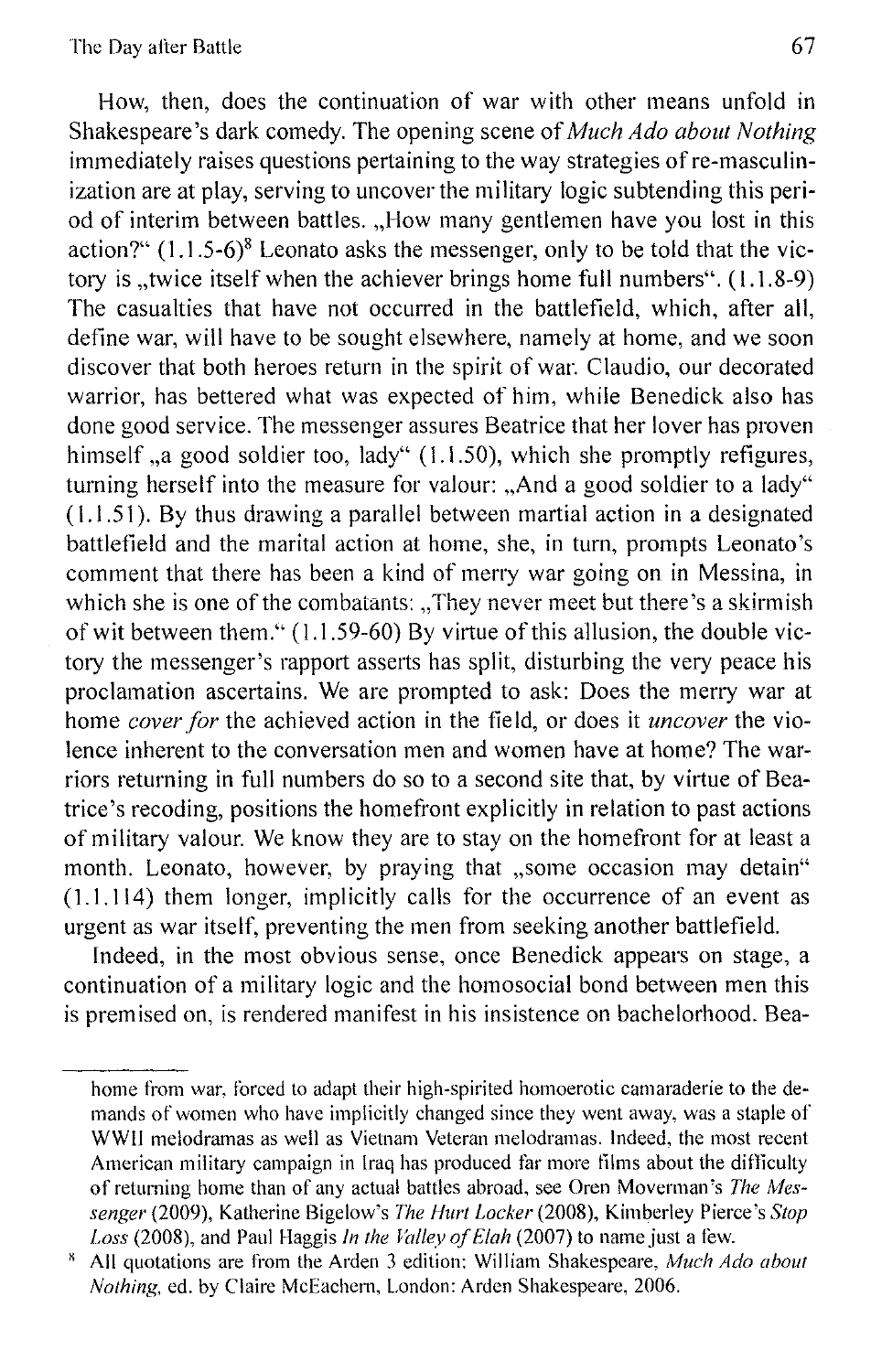trice is an objective he must designate as unknowable to him, so that he can, in fact, keep her at bay. What he seeks, above all else, is to maintain his attitude as soldier, even while at home on furlough.<sup>9</sup> Claudio, in turn, seems to have two gazes with which to regard the feminine other: ,,1 looked upon her with a soldier's eye/That liked, but had a rougher task in hand/Than to drive liking to the name of love", he admits. "But now I am returned, and that war-thoughts/Have left their places vacant, in their rooms/Come thronging soft and delicate desires,/All prompting me how fair young Hero is,/Saying I liked her ere I went to wars." (1.1.279-286) As Janice Hays notes, while it is entirely appropriate for a soldier, going off to battle, to ...subordinate the pursuit of love to the pursuit of the enemy", on a more latent level of meaning. ..Claudio's words suggest that in him , war thoughts' may have substituted for thoughts of love, in fact may have been a defence against them, and that he has embraced the duties of a soldier because he is disinclined, or afraid, to embrace a woman.'''o Furthermore, even as Hero comes in Claudio's mind to fill what war-thoughts have lett vacant, she will be seen continually in relation to these. In the domestic battle between Don Pedro and his illegitimate brother Don John, in which she figures as collateral, at stake is the question whether she is true or false. In their paranoid way of seeing the world, with the qui vive so necessary on the battlefield continuing to place everything under suspicion even on the day after battle has been won, Hero's is a clear-cut case: If she is chaste, she can serve as a new object of romantic conquest. If, however, she is false, then she is an enemy to be destroyed, albeit by words of slander not by the sword.

Shakespeare's homefront thus emerges as the site clearly structured along the lines of a , before' and an , after' of battle. If, while Claudio was looking upon the world with soldiers' eyes, Messina was the base from which the rougher task of a military attack was launched, it now emerges as the site for an erotic attack, regarding soft and delicate desires. If, furthermore, this love

<sup>&</sup>lt;sup>9</sup> As Michael D. Friedman notes in his discussion of the bonding patterns played through in the text, "Male Bonds and Marriage in *All's Well* and *Much Ado*", in: *Studies in English Literature 1500-1900 35/1995*, p. 231-249. Benedick's performance attests to an ,.inflated military disdain for affairs of the heart" with Claudio's desire to marry posing a "serious hazard to the male camaraderie of war" (p. 236).

<sup>&</sup>lt;sup>10</sup> Janice Hays, .,Those ,soft and delicate desires'. Much Ado and the Distrust of Women", in: Carolyn Ruth Swift Lenz/Gayle Green/Carol Thomas Neely (ed.), *The Woman's* Part. Feminist Criticism of Shakespeare, Urbana: University of Illinois Press, 1980, p. 79-99. at p. 82. As a further reference analogies between early modem theatre and later modern cinema, Deborah Kerr offers exactly the same assessment of her lover in Fred Zinneman's *From Here to Eternity* (1953) explaining to Burt Lancaster that the reason he will not put in for his officer's stripes, a career move that would allow them to marry is because his is already married, namely to the U.S.Army.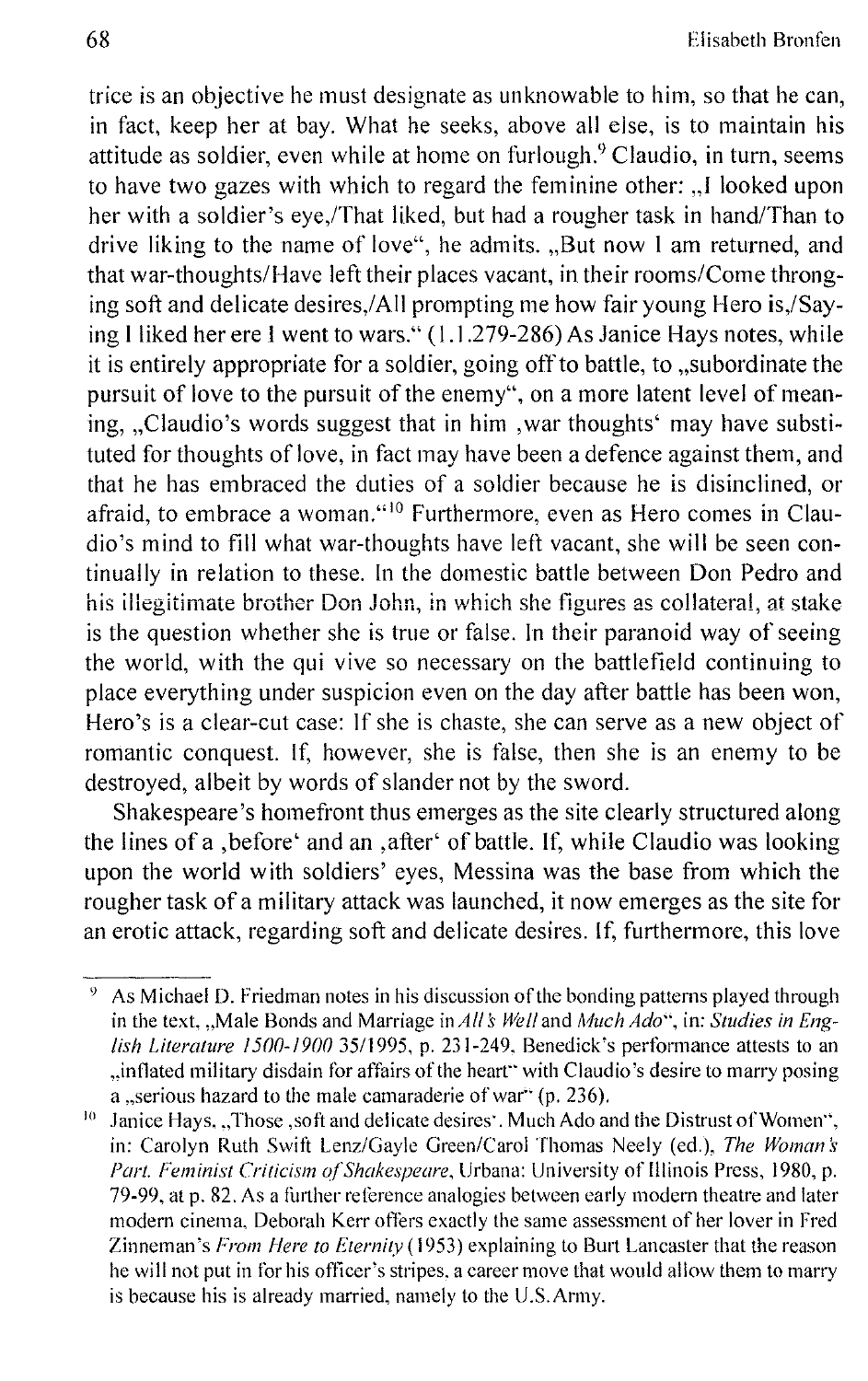is conceived by the valiant war veteran as merely filling the vacuum war left, then the gaze of the warrior is, in any case, the more primary of the two. Put another way, the means by which war is continued in Shakespeare's Messina the day after a decisive battle has been won, consists explicitly in transferring military strategy to the battle of love. Initially, the ...shared vicissitudes of love and war", as Harry Berger Jr. calls the courtship rituals that are set in motion in the first scene of the play, are conventionally benign, with Don Pedro leading the other men in treating courtship as though it were a campaign.11 At the end of the scene, the Prince unfolds his martial ruse, explaining that he will pretend to be Claudio, and under the cover of this disguise approach Hero "And take her hearing prisoner with the force/And strong encounter of my amorous tale." (1.1.305-6) A more viciously antagonistic spirit is, however, also at work from the start. Even if these homecoming soldiers claim to allow other desires to take the place of the martial ones now left vacant, their codes of behaviour, indeed the very criteria by which they judge the world and act upon this judgement, have remained the same. Words are treated as though they were swords. As Greenblatt argues, "linguistic performance is the social equivalent of the performance in warfare that is both alluded to and conspicuously excluded from the play's action", prompting him to conclude: "Language is violence, and language is the alternative to violence: the play entertains both hypotheses and plays them off against each other."<sup>12</sup>

If Don John's decision to "build mischief"  $(1.3.42)$  by continuing his battle with his brother in the form of a domestic intrigue is so successful, then perhaps this is so because it works with, and indeed reflects the continuation of a spirit of war in peace. Setting his enemies up to spy on Hero **in** her chamber at night simply mirrors the hiding and eavesdropping which Don Pedro and his band of brothers are themselves already practicing. Indeed their willingness to mistrust is already well in place before they fall for the

 $\frac{11}{11}$  See Harry Berger Jr.'s discussion of the misogynist aggressivity subtending a wooing ritual which ultimately dissolves the very bond it is based on in . Against the Sink-a-Pace: Sexual and Family Politics in *Much Ado About Nothing",* in: *Shakespeare Quarter!v* 33/1982, p. 302-313. at p. 312. See also Elliot Krieger's claim that one of the resolutions sought in the final acts is a combination of a military code and a domestic code into a "more comprehensive aristocratic ideal", while the plays dramatic tension thrives on measuring one code against the other, "Social Relations and Social Order in *Much Ado About Nothing",* in: *Shakespeare Survey. An Annual Survey a/Shakespearian Study and Production* 32/1979. p. 49-61. at p.52.

<sup>&</sup>lt;sup>12</sup> Greenblatt, "Introduction" (see note 6), p. 1384. In her introduction to the edition of the play in *The Arden Shakespeare* (see note 8), Claire McEachern makes a similar point, suggesting that throughout the play .. [c]onversation is both a dance and a form of combat.", p. 1-143, at p. 63.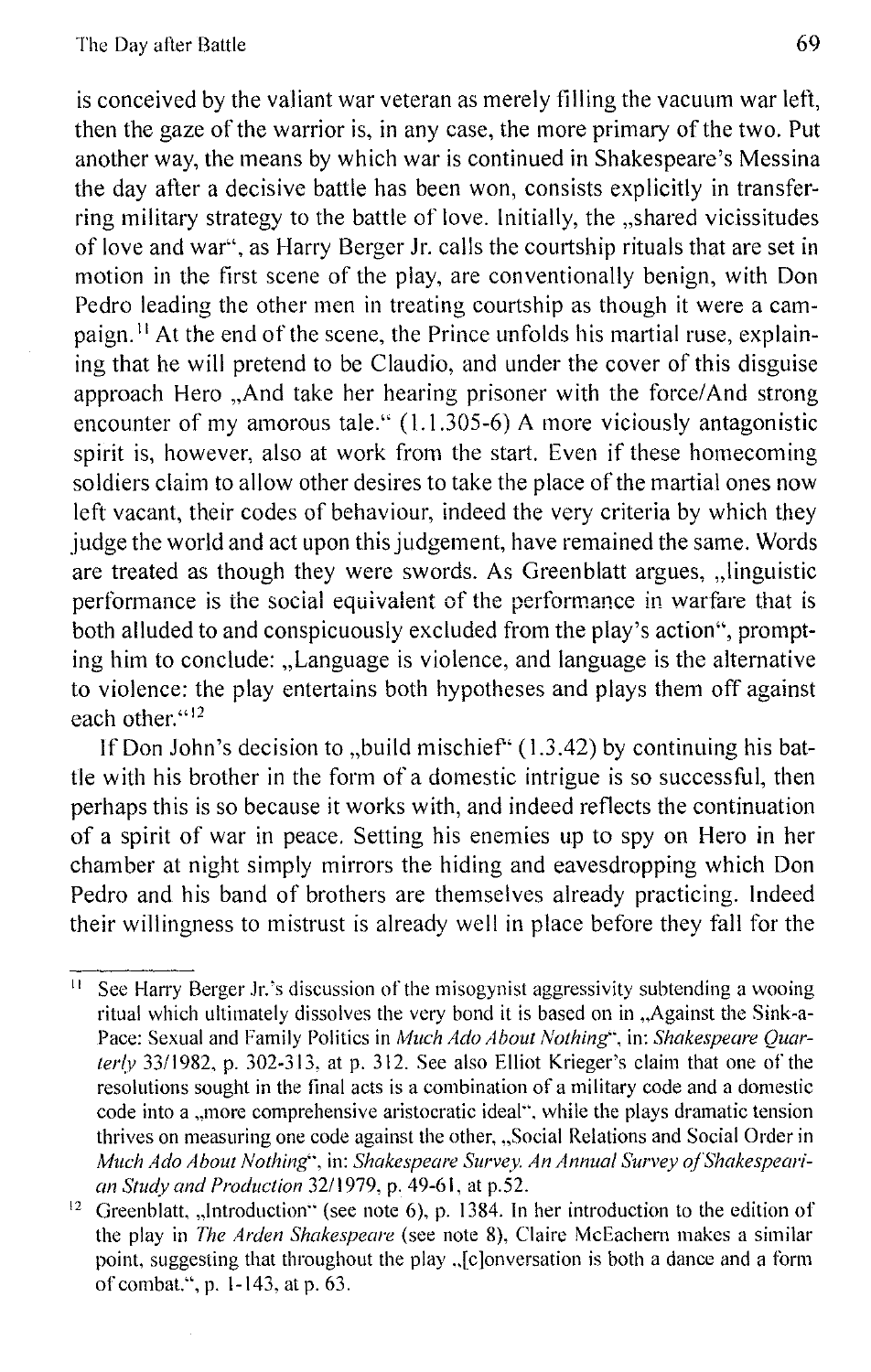conspirator's ruse. A ,preposterous' reading of this comedy with post-World War II cinema in mind, suggests a link between the ubiquitous spirit of suspicion displayed by Shakespeare's veterans and the conspiracy theories that came to the fore in the late 1940s, finding expression in the bleak figurations of fatal love in *film noir*.<sup>13</sup> Read through the lens of these post-war thrillers, one can detect in Shakespeare's comedy a somber articulation of the unease both men and women feel regarding their return to a state of normalcy that the war had, in fact, irrevocably altered since their men first went away. **In**  the playful eavesdropping that takes place in the first part of the play, the lines of demarcation between the men and the women may be blurred. Yet the disruption of the female alliance, pitting Hero against her childhood friend Beatrice, already indicates the spirit of violence lurking just beneath the surface of all interim revelry.

Above all, however, the fact that all bonds are fragile, as the brief spout of jealousy between Claudio and Pedro illustrates, indicates how sword-happy the men continue to be even after having returned to the home front; or rather, how sword-happy they become in the absence of a clearly designated enemy. indeed, the military logic ruling the behaviour of these soldiers in a post-war world, is one in which anyone could be a traitor, or a competitor because no one is clearly marked as a traitor or enemy, as would be the case in a battle situation. Or rather, anyone could be the enemy, merely disguised as a friend, because all action continues to be encoded in the lingo of war. Might one not take the game the Prince and his fellow soldiers play with Benedick to be a domestic form of torture, lying to him so as to break him in the war of love they are inflicting on him; using the military ruse of baiting the enemy as their strategy. While speaking to his war buddies, Benedick had himself likened Beatrice's verbal assault on him to standing . like a man at a mark, with a whole army shooting at me. She speaks poniards, and every word stabs." (2.1.225-27) Then, in the arbour scene, Pedro plays exactly this trope back to Benedick, fooling him into believing their version of his military gaze on love, by claiming: ,,1 would have thought her spirit had been invincible against all assaults of affection."  $(2.3.114-16)$  Under the pressure

<sup>&</sup>lt;sup>13</sup> In her book *Quoting Caravaggio: Contemporary Art, Preposterous History*, Chicago: University of Chicago Press, 1999, Micke Bal otfers the term ,preposterious history' as a mode of critical reading, which treats texts that chronologically precede others (,pre') as an after-effect (,post') of their later recyclings. In this spirit. I suggest rescrutinizing Shakespeare's early modern comedy through the lens of its later refiguration in Hollywood genre cinema, even if such a recycling is primarily implicity. For a similar crossmapping of *film noir* onto a different medium preceding it, see also Elisabeth Bronfen, "Nocturnal Wagner: The Cultural Survival of Tristan and Isolde in Hollywood", in: Jeongwon Joe/Sander L. Gilman (ed.), *Wagner & Cinema*, Bloomington: Indiana University Press, 2010, p. 315-332.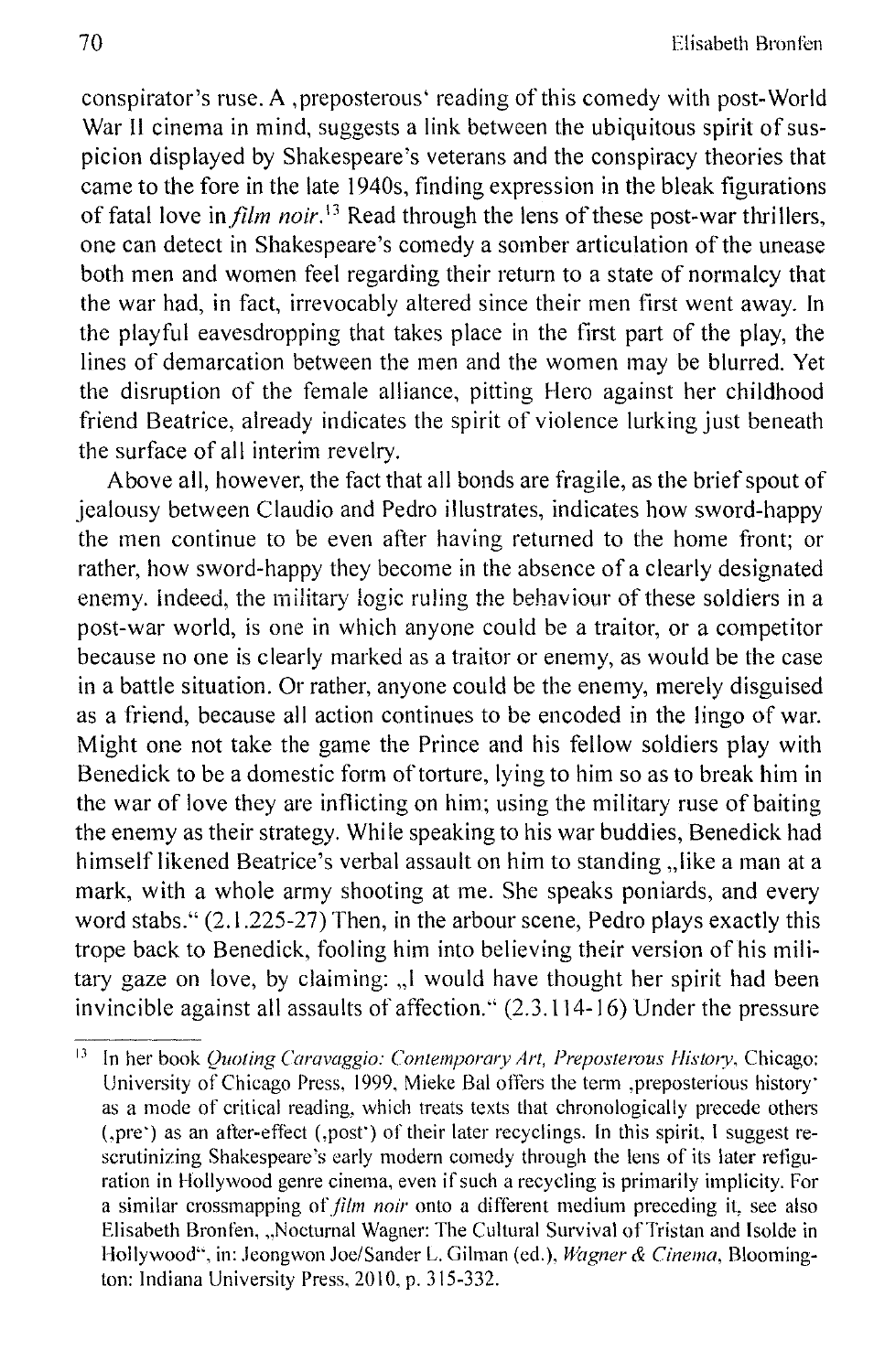of his peers, Benedick himself reroutes his military lingo, responding, "Shall quips and sentences and these paper bullets of the brain awe a man from the career of his humour?" The inclination which will win out is the erotic drive, which Freud (during the interim between the first and the second world war) pits against the death drive, even while he, too, insists that this is a perpetual battle. At this point in the siege of love inflicted upon him by his fellow soldiers, Benedick convinces himself: "[...] the world must be peopled."  $(2.3.233)^{14}$ 

With Foucault's claim that the traces of war are written into all civil laws in mind, one can trace in the third act of the play, how paper bullets can run dangerously close to getting two people killed. Hero pretends to have died as the result of having been unjustly slandered, while Claudio could well find his death in a duel, resulting from a command given to his war buddy by the very woman on whom he has sought to play his own tricks as match-maker. Thus, even while we laugh along with the merry war with words performed so skilfully by Benedick and Beatrice, and laugh at their gullibility at the hands of their friends, we have a sense throughout that the verbal weapons deployed by all sides can readily turn into real swords, with the spirit of thanatos tipping the scale in a direction such that the world comes close to being *devoid of people*. Put another way, the cruel disruption of marriage Don John's intrigue threatens to bring about, simply mirrors the pact among men and the abuse of women (as domestic enemies to this pact) on which military loyalty is grounded.<sup>15</sup> Indeed, his dark intrigue, revolving around Hero's alleged infidelity, feeds on the other soldiers' paranoia regarding the alleged fickleness of all women. As such, it also reflects (and allows us to reflect on) the equally vicious, though implicitly justified intrigue devised by Don Pedro to trick Benedick and Beatrice into confessing their love. One might surmise, Don John's objective is to produce the very bachelorhood Benedick initially professes as being his key to being a soldier. At the same time, although this illegitimate brother's ambition is marked by tragic sensibility, given that he aspires to "misuse the prince, to vex Claudio, to undo Hero and kill Leonato" (2.2.25-26), he can achieve his aim only in the miti-

<sup>&</sup>lt;sup>14</sup> For Freud's discussion of the way an interminable struggle between erotic and death drives structures the vicissitudes of both individual and collective desire see Sigmund Freud, Civilization and its Discontents (1930), in: idem, The Standard Edition of the *Complete Psychological Works of Sigmund Freud, ed. by James Strachey, London:* Hogarth Press. 1953-1974, Vol. 21, 1961. p. 59-148.

 $15$  The way in which Dogberry, with his malapropisms, brings out the violence of semantic contradiction inherent to language, and, in so doing, offers his own mirroring of the military aggression structuring the world of match-making on the Messina home front, is a point I will address in the last part of the essay.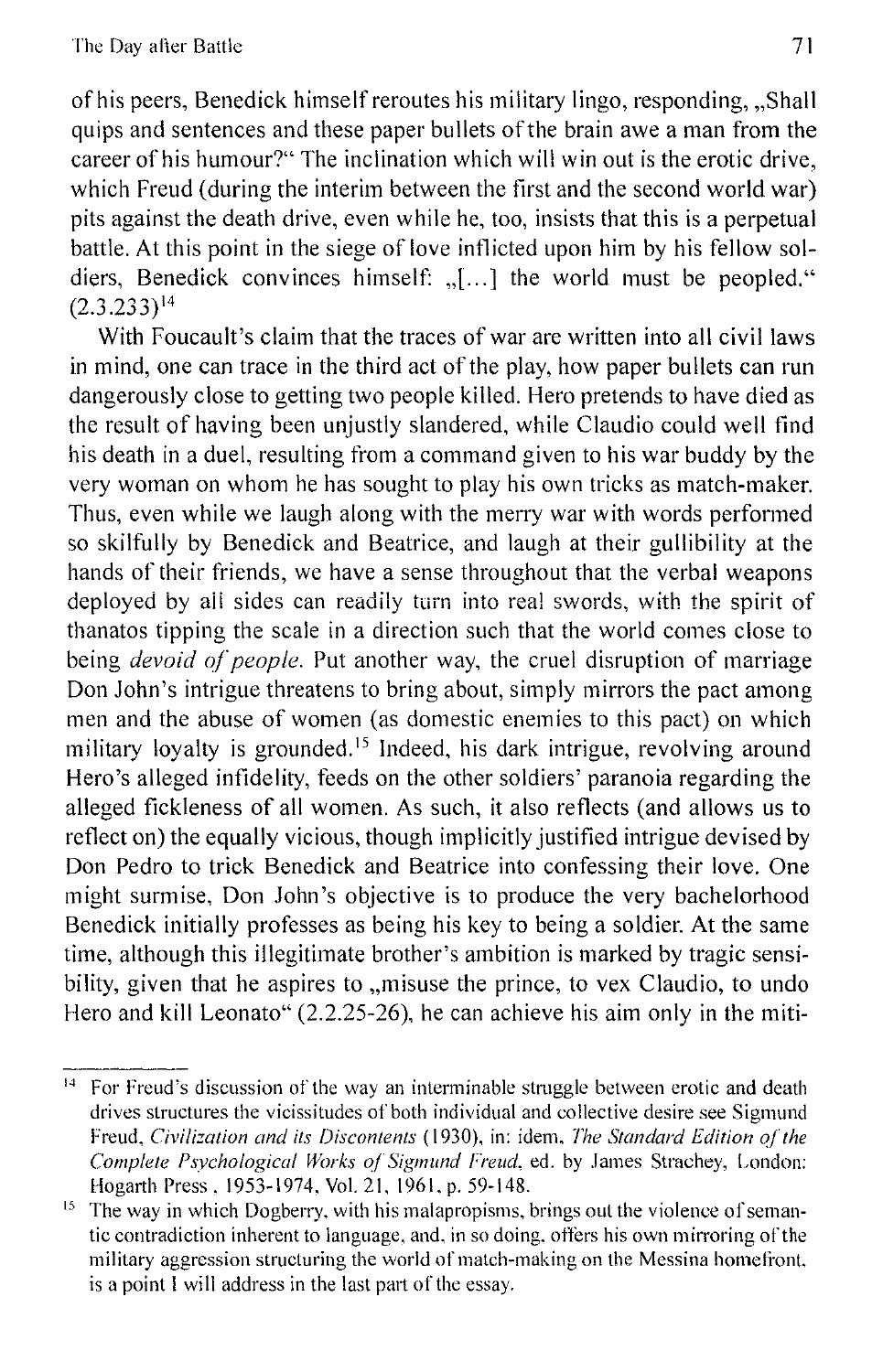gated version of a clandestine battle subtending peacetime law. His intrigue does *not* result in the eruption of a civil war (as is the case in the history plays). All he manages to achieve is a strategic rerouting of Claudio's gaze, turning the lover back into a soldier.

As Jean E. Howard notes, any focus on Don John as origin of evil obscures ..the extent to which the assumptions about women upon which his trick depends are shared by other men in the play". The deceiver and those who allow themselves to be duped, share the cultural construction of the feminine as universally prone to impersonation, which, regardless which of the two parties has recourse to it, ultimately "serves the political end of justifying men's control and repression of the volatile and duplicitous female".<sup>16</sup> The sinister tone of Shakespeare's comedy is most bleakly articulated by virtue of the fact that, initially, Hero and the women attendant upon her, side with Don Pedro and his band of brothers, sharing the fun they have at torturing her best friend Beatrice into relinquishing the one weapon she has, her verbal wit. Once this objective falls away, the fault line between men and women upon which it was predicated becomes fatefully visible. Thus, if the gender battle begins as a battie of wit, it bleeds into Don John's aspiration for a civil war, once the real effects of language's violence takes hold, exposing the equally real consequences post-war paranoia can have on the homefront the day after battle.

Significantly, this shift in view is inaugurated by a displacement fantasy of feminine death. After Hero and her women have set upon Beatrice, their men invoke a curious imaginary scene of her death for Benedick. He is once more in the position of the duped eavesdropper, believing himself to be privy to clandestine knowledge which is, in fact, explicitly intended for him. Claudio claims to know who loves him, and who, "in despite of all dies for him" (3.2.60-61). Don Pedro, in turn, responds, "She shall be buried with her face upwards." (3.2.62) Taken as an expression of wit, the metaphor references the *petit mort* of eroticism, yet on the literal level of the utterance, the comment presents both Benedick and us with an image of Beatrice as a corpse. The cruelty consists further in the fact that she is killed off in spirit with the very weapon she shares with the men. Their sword-play with words turns her into the patsy or butt of a joke which the men have recourse to so as to contain the power she has over words. With relish, Don Pedro and his fellow soldiers, who see women primarily as objectives to be conquered, can conceive of Beatrice's giving herself sexually to her lover as a form of slaying.

 $16$  Jean. E. Howard, .,Renaissance antitheatricality and the politics of gender and rank in *Much Ado About Nothing*", in: Jean E. Howard/Marion F. O'Conner (ed.), Shakespeare Reproduced. The Text in History and Ideology, New York: Methuen, 1987, p. 163-187. at p. 175.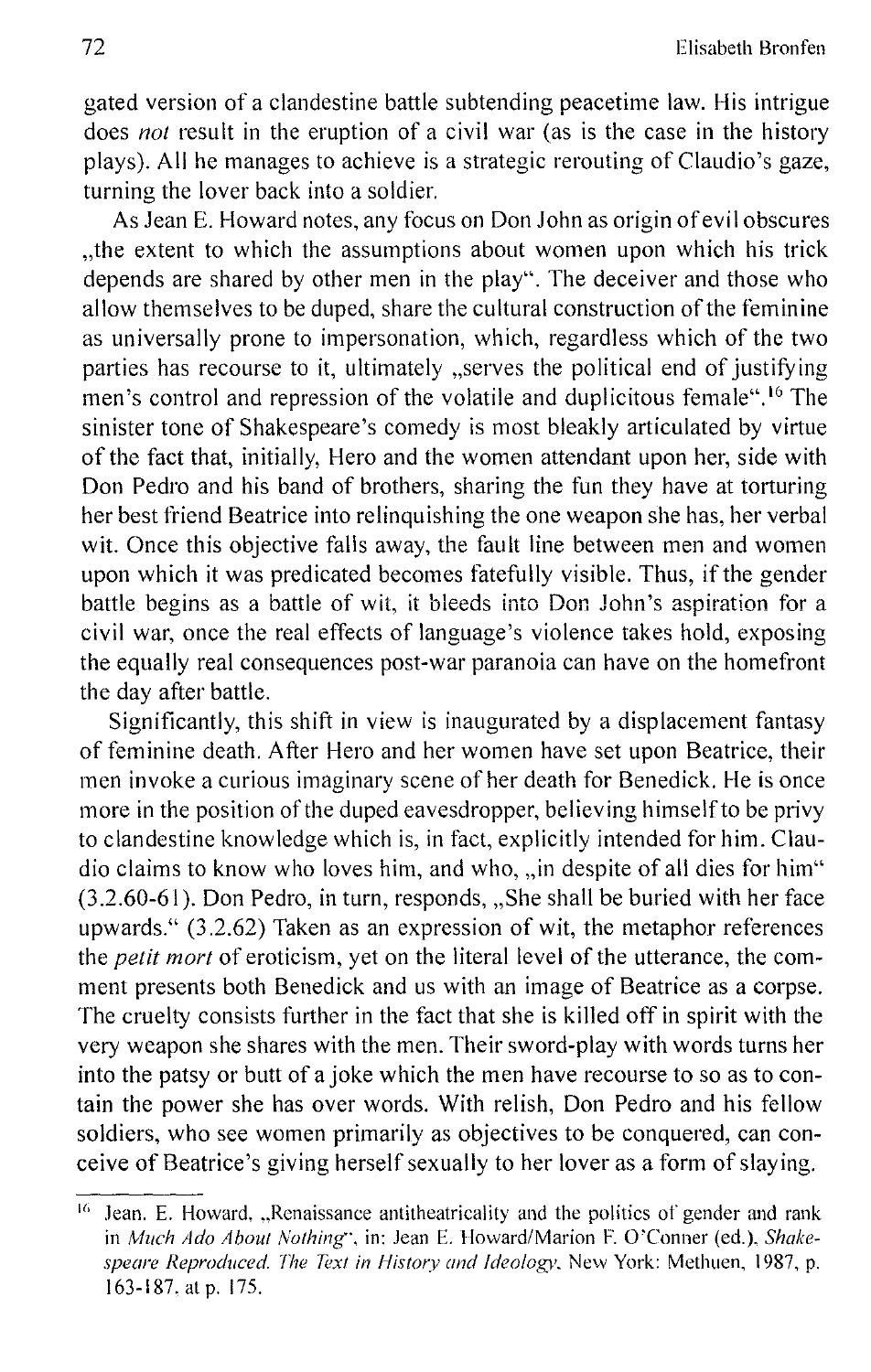Given that in any dramatic logic, timing is of issue, it is decisive that at the precise point in the plot when one aspect of the continuation of war on the homefront promises to come to an end, the darker counter-version of Don Pedro's marriage campaign breaks out on stage. Based on Don John's claims regarding Hero's intidelity, the courtship ritual moves from verbal skirmish to a far more sinister enactment of these soldiers' bawdy splice of Eros and Thanatos. The night patrol, which will result in Claudio's cruel change of heart during the wedding ceremony, can readily be associated with a nocturnal search for military intelligence before a clandestine assault on enemy lines the next morning. Furthermore, before he embarks on the patrol, Claudio, as though he were expecting to find proof of his bride's guilt, asserts: "If I see anything tonight why I should not marry her, tomorrow in the congregation where I should wed, there will I shame her." (3.2.111-13) Don Pedro, in turn, is quick to affirm his allegiance, responding, "And as I wooed for thee to obtain her, I will join with thee to disgrace her." (3.2.114-15) Hero's loyalty thus stands in doubt (casting her as a potential enemy) even before the man they stupidly do not recognize as their actual enemy piays his fatai game with their vision. The ease with which they fall into this adversarial conviction suggests that they prefer war's rougher task to the name of love from which the preceding military campaign had liberated them.

In the fourth act, the two aspects of a continuation of war with other means - the merry war of matchmaking and the illegitimate brother's domestic war mongering  $-$  come to be conflated, transforming the church into a courtroom, now literally the scene for an adversarial battle with words that will have more than romantic effect. The military logic prevailing is such that all those *not* on the side of the accusers are clearly designated enemies, to be shamed with words rather than slain with swords. Initially Beatrice's father follows suit, responding to Don Pedro's description of the alleged nocturnal scene of deceit with a call for a dagger. After Hero, literally touched by the sharp edge of the accusing words, faints, he adds, "Do not live, Hero; do not ope thine eyes!/For did I think thou wouldst not quickly die,/Thought I thy spirits were stronger than thy shames,/Myself would on the rearward of reproaches/Strike at thy life." (4.1.123-27) Yet the actual scandal of the transformation of an aggressive marriage drive into manifest gender warfare is less the father's own murderous desire. More astonishing is the fact that, while the spirit of battle takes over what was intended to be a felicitous ceremony, blurring the boundary between performative language and its actual consequences, Benedick and Beatrice do what they always do. They stick to their skirmish of wit, refusing to take sides. Instead Benedick falters, admitting, "For my part, I am so attired in wonder/I know not what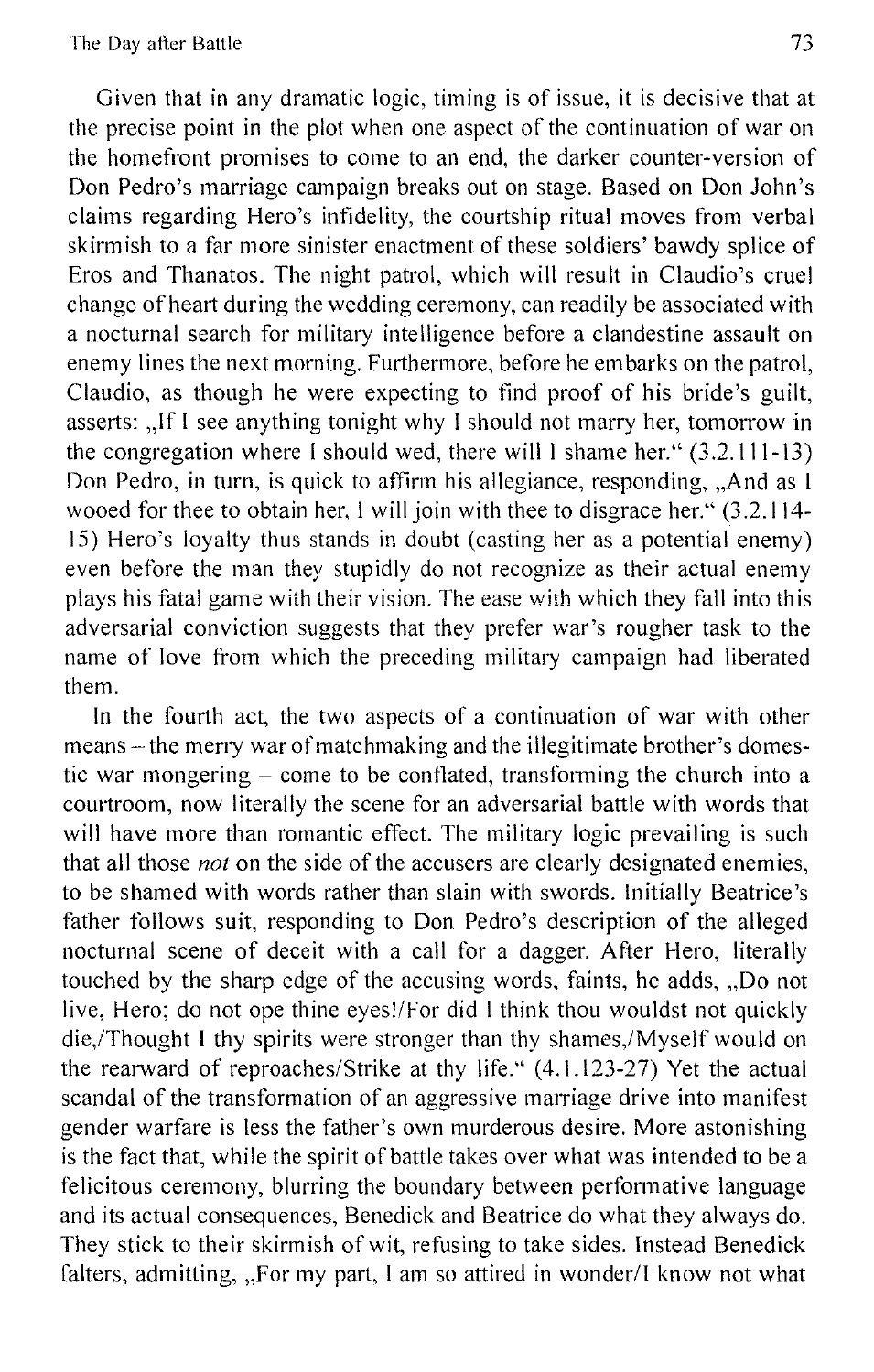to say:' (4.1.144-45) His hesitation is starkly contrasted by Leonato's response, pleading  $\sqrt{...}$  let her die (4.1.154), as though willing the bridegroom's violent words to produce the real effect of his daughter's demise.

At the same time, fully in line with Benedick's refusal to follow the other men in their aggressive accusations, Friar Francis inserts his counter-logic to the all-pervasive military logic that has turned the church into the front line of a domestic battle. His response answers to Don Pedro's conspiracy of love, turned lethal by Don John's successful deception, as well as to the merry bullets of words Beatrice and Benedick continue to fire at each other. His intervention consists in pitting forgiveness against all notions of revenge, regardless whether it comes to be voiced by the strangely misprisioned Prince and his companions, or the outraged and bereaved father of the slandered bride. He proposes what Stanley Cavell has suggested to be the best formula for averting tragedy. Rather than going on doing the thing which produces fateful consequences in the first place, we need , the courage, or plain prudence, to see and to stop".17 So as not to repeat the militaristic attitude on the part of the men that gave rise to the disaster in the first place, Friar Francis appeals to all involved to "Pause awhile  $[...]$  (4.1.200). In the dramatic pause which puts both the playful verbal skirmish of Benedick and Beatrice on hold, as well as Don John's successful redirection of a decorated war hero's suspicion, Friar Francis suggests a third way of using language to produce military action. In his case, however, a war fought with words is not aimed at destroying the opponent, but rather seeks to call forth his remorse.

His plan to have Hero feign her death, so that her father and her friends can wait and see how the strangely misprisioned bridegroom will respond, counters military logic because it is not premised on an adversarial position. While the latter would entail claiming that the one side wins only if the other side loses, Friar Francis' suggestion consists in harnessing death in the name of social rejuvenation. Unwittingly, he anticipates Freud's thoughts on transience, written in 1916. With the catastrophic destruction of WWI clearly before his eyes, Freud notes "[t]ransience value is scarcity value in time. Limitation in the possibility of an enjoyment raises the value of the enjoyment."<sup>18</sup> Faced with personal, not national catastrophe, Shakespeare's friar makes a similar claim: "That what we have we prize not to the worth/Whiles we enjoy it, but being lacked and lost/Why, then we rack the value, then we find/The virtue that possession would not show us/Wiles it was ours." (4.1.218-22) Friar Francis, too, equates words with swords when

<sup>&</sup>lt;sup>17</sup> Stanley Cavell. *Disowning Knowledge in Six Plays of Shakespeare*, Cambridge: Cambridge University Press, 1987, p. 81.

<sup>&</sup>lt;sup>18</sup> See Sigmund Freud, *On Transience* (1916), in: idem, *The Standard Edition* (see note 14), Vol. 14. 1957. p. 305.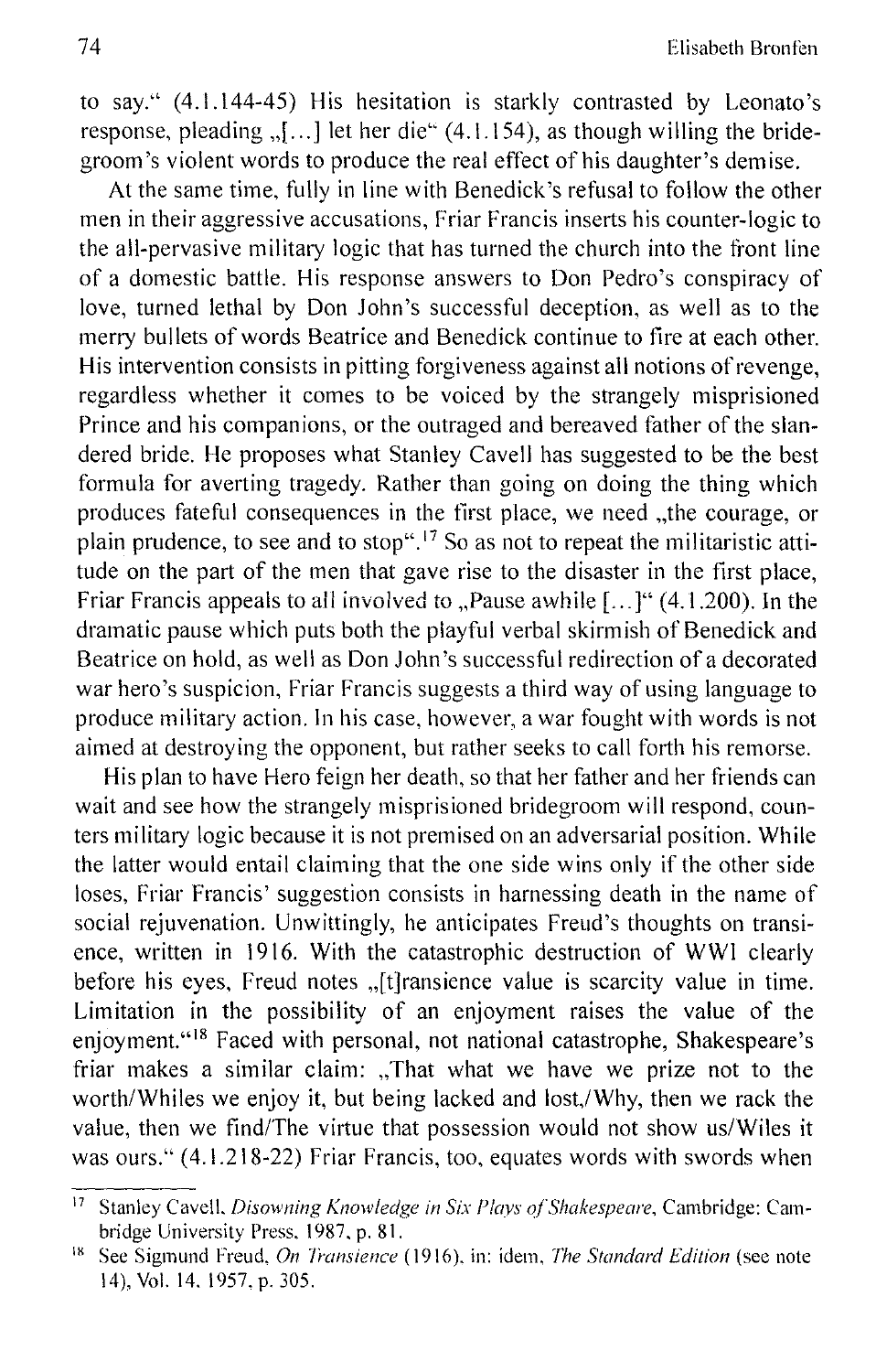he anticipates the response Claudio will have upon discovering about Hero that "she died upon his words" (4.1.223). But with his counter-military ruse, the friar has devised a strategy in which each side can only win, and in so doing, his argument moves beyond any logic of war. Either Claudio's accusation is false, he suggests, and then Hero's death will wondrously sustain the infamy, augmenting the guilt of the accusers. Or, ifthe accusation is true, she can disappear with impunity into a nunnery.

Equally crucial for an averting of tragedy is that, although Benedick and Beatrice are the ones who blithely hold onto their battle of wit, they are also the ones who can achieve the conversation necessary for a marriage of true minds. Benedick is, after all, not only the one man to stay with the women, and, in so doing, the one man who bonds with those his fellow soldiers deem the domestic enemy. He is also the one soldier who comes out in support of Friar Francis' counter-military logic. It is, indeed, ironic that he can finally make the confession of love he has resisted precisely during (or perhaps only owing to) this outbreak of violence: "By my sword, Beatrice, though lovest me." (4.1.273) He invokes his weapon both as a metonymy for sexuality and as a literal designation of the fact that he continues to be a soldier. Where Claudio sought to exchange *his* soldier's gaze for that of a lover, only to find his military predisposition returning once doubt is cast on his bride, Benedick, by never relinquishing his identity as a soldier, neither gives in to a romantic idealization of woman, nor does he fall prey to an equally blind demonization of the feminine other. Instead, he assesses his relation to Beatrice as she herself did upon hearing that he was returning home, when she claimed him to be , a good soldier to a lady"  $(1.1.51)$ . He remains the soldier, but does so now in explicit reference to his lady.

One further point regarding the continuation of war, however, needs to be addressed. With her command, "Kill Claudio" (4.1.288) Beatrice, in fact, emerges as the one to call for an explicit military response. More poignantly, she calls for a civil war between men and women, with her warrior lover doing what she (and in this she anticipates Lady Macbeth's desire to be unsexed) is powerless to do as a woman. Indeed, she attempts to incite the very civil war which Don John had also hoped to inspire, but failed. Were she successful in pitting Benedick against his war comrades, she would, at the very least, bring about an internal strife that would undo Don Pedro's power by splitting his troops into opposing camps. We are, thus, called upon to recognize that her skirmish of wit is as prone to produce real damage as Claudio's slander, precisely because it follows his military logic. Since Claudio is now her declared enemy, then, for Benedick to prove that he is on her side, he, too, must declare his former war comrade to be his enemy. By accepting the conditions of their engagement, promising Beatrice that he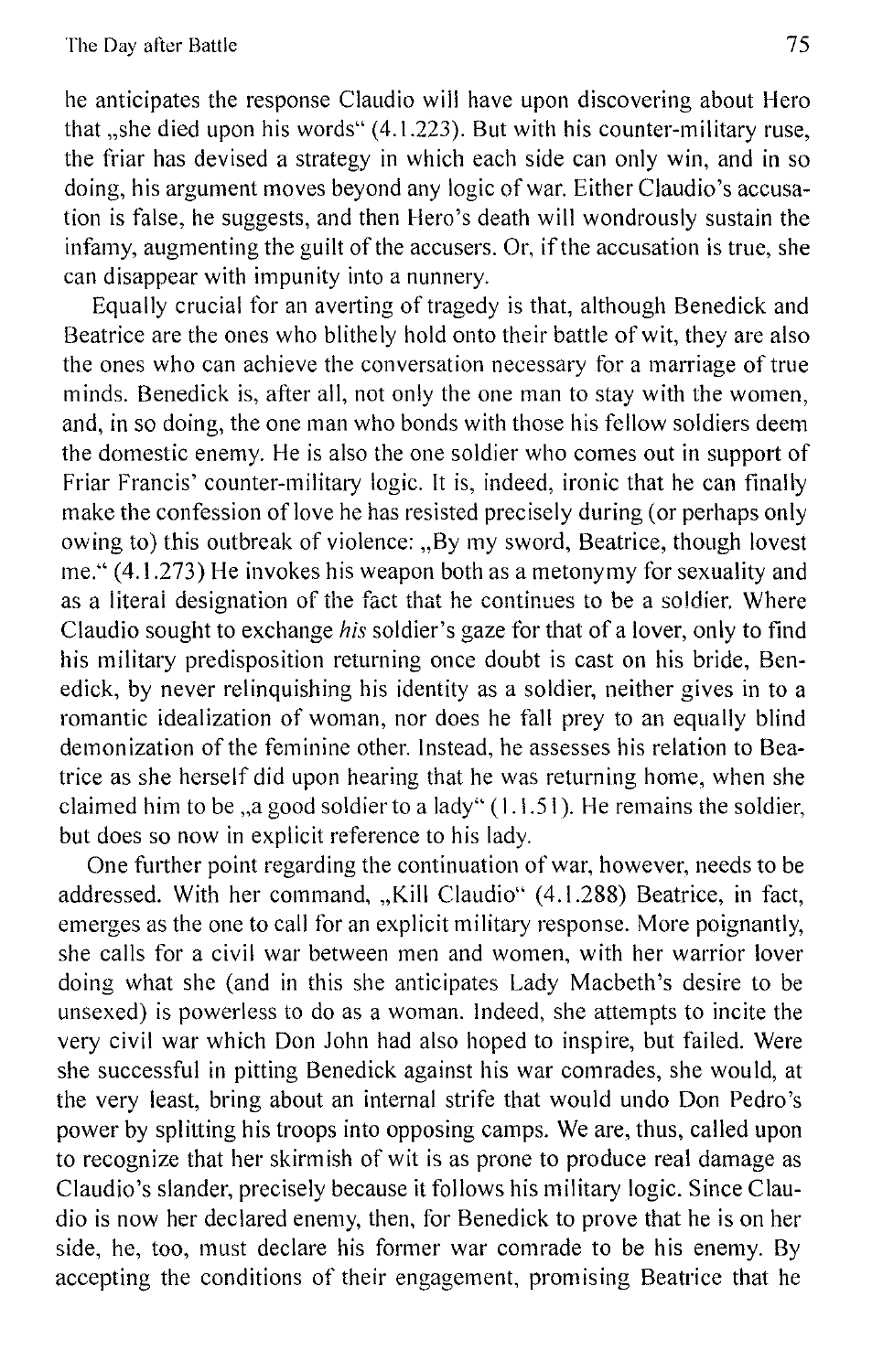will challenge Claudio to a duel, Benedick crosses the friar's counter-military plans which he had initially supported. So as to be a soldier to his lady, he once more resorts to an adversarial conception of self. Decisive is, thus, the fact that while, in making this choice, Benedick supports a continuation of war in peace in precisely the manner Foucault postulates it, namely by asserting that there can be no neutral subject position, this move is undertaken in the name of his future wife. Beatrice is the one to insist that when traces of war rupture the surface of civil skirmishes, you must choose to be on one side or the other of the line of demarcation. At such a moment, neutrality is not an option. You either win or lose.

If Benedick emerges as the soldier willing to abandon his comrades, Beatrice insists on rallying her troops around a desire for death far more vehement than that of the father, Leonato. She wants to set two brothers in arms against each other by using the one sword she can claim to be in possession of, namely her verbal force. The words she now hurls at her enemy are explicitly deployed to counter the other sword she does not have, masculinity and the social power that goes with it:  $\Omega$  that I were a man [...]" (4.1.315). At the same time, manhood is clearly understood by her as being more than words, when she sarcastically claims that in times of civility it has ,,[ ... ]melted into curtsies, valour into compliment, and men are only turned into tongue, and trim ones, too." (4.1.317-19) Ironically, with the same outburst that she bemoans her limited power as a woman, having only words to assert her interest with, she sides with the very cultural codes that contain her feminine power. She aspires to the paramilitary code of behaviour which measures agency in relation to an ability to move from using words as swords to duelling with actual swords. In this unbridled lust for unmitigated revenge she is, perhaps, the only man on stage at this point. **In** contrast to the bawdy fantasy Claudio shared with Don Pedro regarding her death in Benedick's erotic embrace, she now herself invokes the image of her own death. She does so, however, not in relation to the erotic act, but rather in response to her grief at being unable to avenge her beloved Hero. As an expression of the logic of war at its purest, insisting that the violence of slander beget blood, she refuses to take Benedick's hand as a sign of romantic comm itment to her. Instead, she demands that he "Use it for my love some other way than swearing by it." (4.1.323-24) She is, in fact, asking him to finally act out viscerally the skirm ish which, up to this point in their relation, their merry battle of wit has merely linguistically performed.

A certain ambivalence subtends this curious marriage proposal, given that it remains unclear whether Benedick accepts her demand that he challenge Claudio out of conviction, or whether this acquiescence to her is simply a further turning of the screw in his courtship ruse. Less equivocal is the fact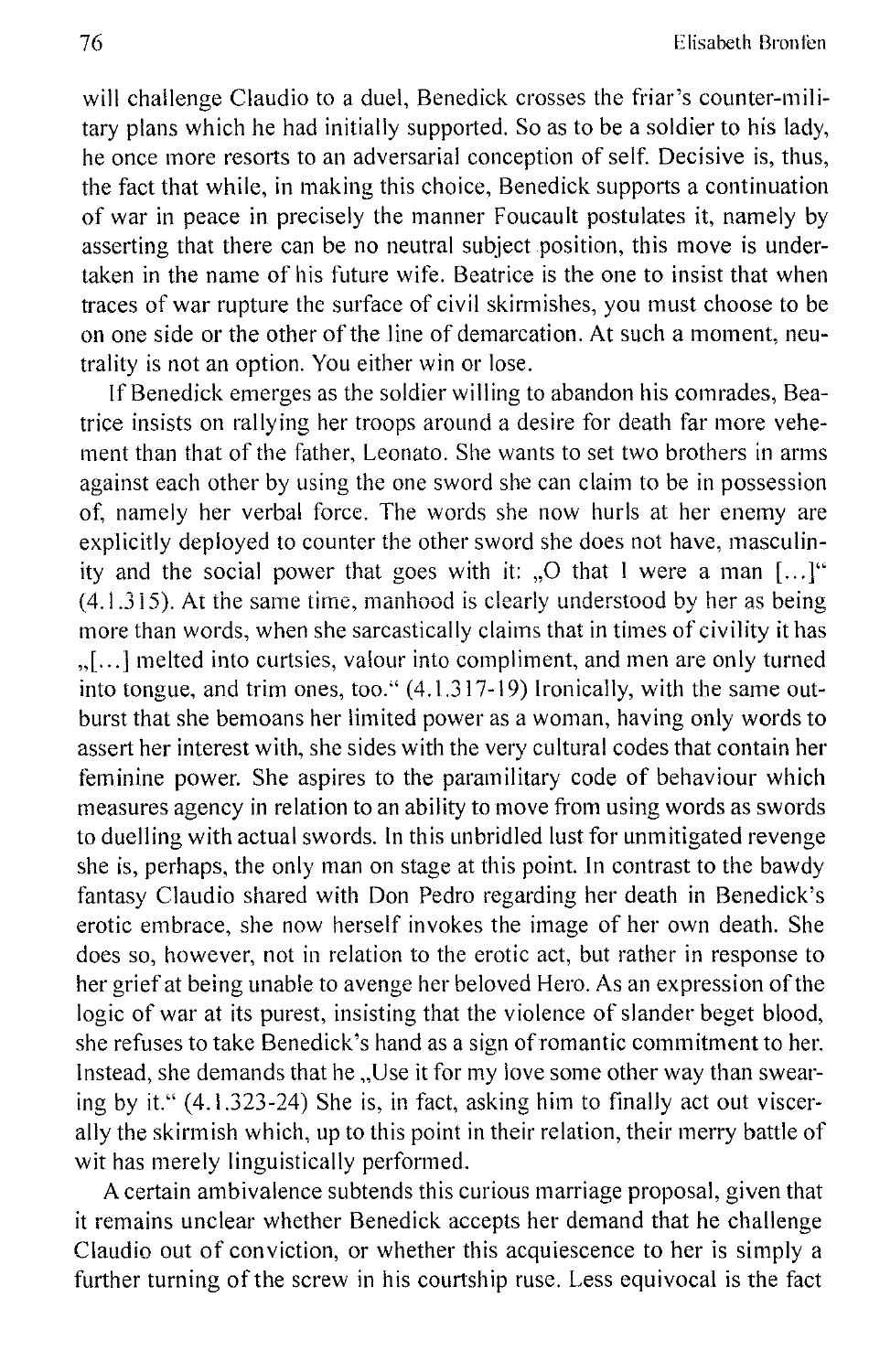that these two word-warriors are now united in terms of a military logic which implicitly aligns the woman deemed illegitimate when it comes to the swords of war, with the illegitimate brother of the Prince. Beatrice and her beloved are now equally thirsty for the domestic military action in which Don John has shown himself to be so passionately invested, even if he fails to be successful. Though positioned on the other side of the vicious line of demarcation that erupted in the church, Beatrice thus emerges as the mirror image of the disgruntled brother, who was responsible for transforming a festive homefront into a battle zone in the first place. But Beatrice is now also in structural alliance with Dogberry's war on words. Earlier on in the play, Margaret had poignantly called her wit an "illegitimate construction" (3.4.45), unwittingly gesturing not only to Don John's status within the family of the Prince, but also toward Dogberry's idiosyncratic language usage, itself so pointedly illegitimate regarding all codification of meaning. Although the constable in charge of the watch has money, he lacks the linguistic skills of the aristocracy. There is, as Anne Barton suggests, "something almost touching about Dogberry's unrequited passion for words in a piay in which other characters possess a mastery of language that is positively dazzling". 19 In his audacious ambition to take possession of words he cannot master, Dogberry wrecks malice on ordinary language the way Don John wrecks malice on the ordinary courtship codes. In so doing, he uncovers a latent meaning which turns the ordinary into something out of the ordinary, and as such discloses the semantic struggle written into the very fabric of seemingly innocent words. Indeed, with his verbal confusion - sometimes  $b$ anking on semantic opposition, sometimes on fantasy construction  $-$  he openly speaks latent meanings adversarial to language conventions. As such he mirrors Don John, whose intrigue also brings latent meanings to the fore, in his case the anger evoked by the social convention of distinguishing between legally acknowledgd and illegitimate progeny.

Ironically, it is Dogberry's violence against verbal conventions, his attack on the linguistic criteria on which the rigidly hierarchical culture of Messina is based, that will ultimately resolve the political conflict between two brothers, even while bringing about the dual wedding anticipated in the final act. It is worth remembering that the men around him come to be as infected by Dogberry's war on language, as the men around Don Pedro are infected by his post-war suspicion. At the same time, the limited power of these policemen offers yet another indication of the perpetual presence of war's traces in

<sup>&</sup>lt;sup>19</sup> See Anne Barton's introduction to *Much Ado About Nothing* in *The Riverside Shakespeare*, edited by Gwynne Blakemore Evans, Boston: Houghton Mifflin, 1974, p 327-331, at p. 331.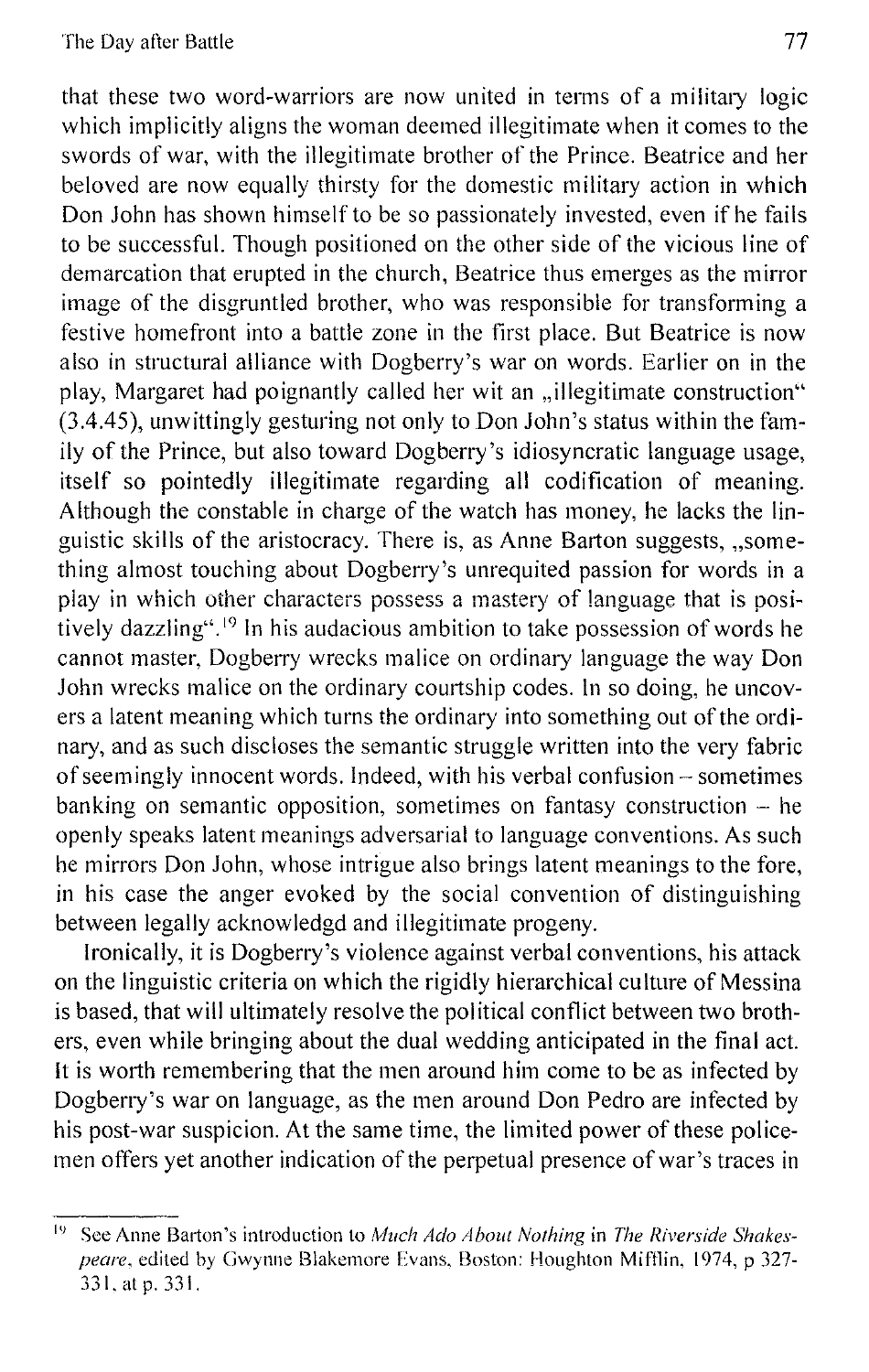peacetime. The constable and his watch can do nothing more than stall Don John's thugs, even while they are unable to prevent the terrible fallout of their ruse. Dogberry and his men uncover the vicious master-mind only after Hero has been publicly slandered, which is to say only after the comic spirit of restoration has irrevocably been tarnished. After Borachio makes a complete confession, the second watchman notes: "We have here recovered the most dangerous piece of lechery that ever was known in the commonwealth!" (3.3.159-61) The *recovery* is indeed a *discovery,* and the *fechefY* a cover for *treachery.* The mixing up of ordinary language usage attests to the seminal double voicing at stake in my discussion of the way war leaves its residues in the world the day after battle. In the language of Dogberry and his men, political treason (taking as its object a feigned scene of erotic deception) appears in the costume of a sexually lewd scene. Semantic play is, thus, shown to be as uncontainable as violent instincts in the returned soldiers, who focus on love once war-thoughts have vacated the scene. In the context ofa homefront riddled with threats of enemy attacks and a spirit of suspicion and interrogation attesting to the ubiquitous presence of military logic, Dogberry and his men could be seen as passing on the intelligence, which the Prince and his companions need. However, because it is disfigured, it can not be understood and the enemy not forestalled.

What the inability to transmit intelligence also attests to, however, is that in a world ruled by codes of military desire that can not be contained, only acts speak. When Dogberry explains he has "indeed comprehended two aspicious persons" (3.5.43-44). Leonato trusts not the intelligence given but the fantasies already in place. Yet Dogberry has gained *comprehension,*  while *apprehending* his suspects, and their testimony is auspicious, but only to us, who are already in the know. Hitting his mark precisely by missing it, Dogberry's war on words also produces a poetry of its own. With Julia Kristeva's discussion of avant-guard literary practice in mind, notably her claim that it disrupts ordinary language so as to release the aggressively powerful heteroglossia contained beneath all strict codes of conventional meaning, one might - ,preposteriously' of course - see Dogberry's idiosyncratic utterances as performing a revolution of poetic language. A surrealist subject *avant fa iettre,* he literally puts words into our ears, in an 'eftist' way, performing a linguistic feat which comes astonishingly close to the materiality of language sought out by modernist poetics.

How, then, does Shakespeare resolve this insistent and incessant continuation of war with other means, so as to achieve the restoration of peace we associate with the day after battle. In the final act, the domestic war that is on the verge of erupting, is luckily contained. Leonato invokes the violent power of language one last time when he confronts Claudio, but we know he is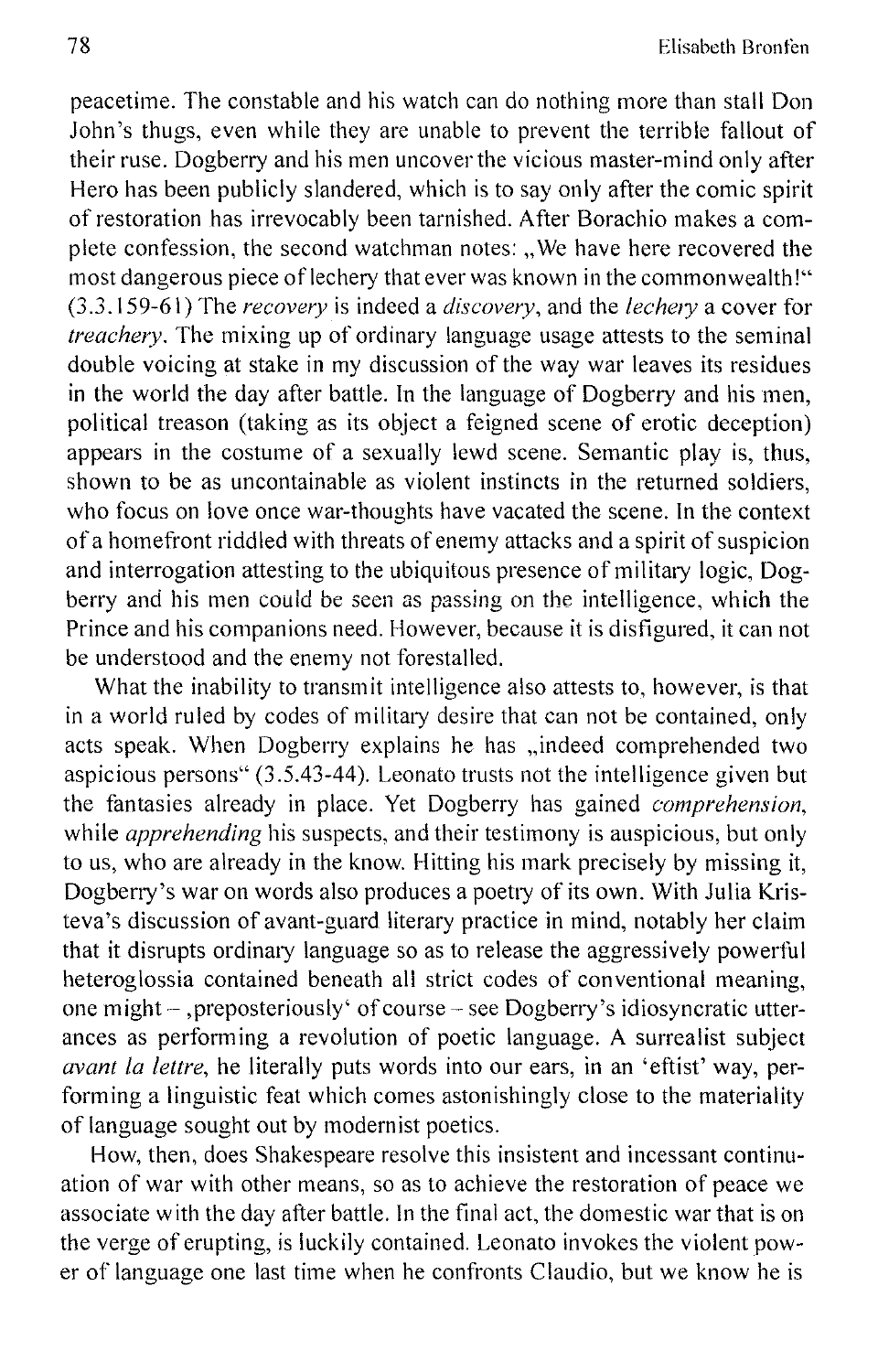doing so in the spirit of the friar's counter-military strategy. The aggression soldiers need, in order to fight valiantly in war, comes to be harnessed in the interest of marriage and the fact that the world must be peopled. Cynically one might surmise, since the Prince and his troops lost no one on the battlefield, they feel compelled to lose someone on the homefront. Indeed, the logical consequence of words becoming swords is one Benedick and Claudio play through in their final skirmish in Act 5, mirroring the skirmish between Benedick and Beatrice in Act I. The challenge between these former brothers in arms could be the end of all jesting. As Don Pedro mockingly notes, "What a pretty thing man is when he goes in his doublet and hose, and leaves off his wit!" (5.1.194-95) Yet into this tense moment, when, finally, swords threaten to speak for words, Dogberry once more intervenes with his curiously confused logic. As the agent responsible for discovering the knavery of Don John and his men, he is now unequivocally aligned with the clergyman. In tandem with Friar Francis' appeal that everyone pause awhile, tragedy is averted in *Much ado about Nothing* because Dogberry's linguistic confusion, while disclosing the revolutionary potential of poetic expression inscribed in ordinary language, can not be harnessed into any military logic. In his war on language, Dogberry shows that the issue isn't one of taking sides along a line of demarcation (be it one of class, gender or family legitimacy), because unleashing the uncontained power of language makes the taking of sides obsolete.

At the same time, this revolutionary moment of pure poetry must be contained along with the desire for pure destruction on which war is premised. What follows upon Dogberry's linguistic fog of war is Borachio's confession, which can be taken as the statement of a prisoner of war. His confession also has perfonnative power, given that it brings about the transformation from war to peace which Friar Francis foresaw when he assured Leonato, "This wedding day/Perhaps is but prolonged. Have patience and endure." (4.1.253-54) As seamlessly as Claudio had turned against his bride, he once more designates Hero to be an embodiment of ideal womanhood, prompting one to ask: Is the text suggesting that valiant warriors think only in terms of simple oppositions between friend and foe, loyalty and disloyalty, loving and killing? If this were, indeed, the case, one would be led to conclude that although a manifest outbreak of fighting has come to be contained in the name of peace, the spirit of war persists when marriage vows are still a question of winning or losing. The difference is simply that in the final act of *Much Ado about Nothing,* Claudio accepts punishment in the name and in the interest of peace. To undo his slander, he is willing to hang an epitaph on Hero's tomb and marry her alleged surrogate. This harnessing of a soldier's linguistic sword, which in Act 4 almost threatened to leave behind a bride's